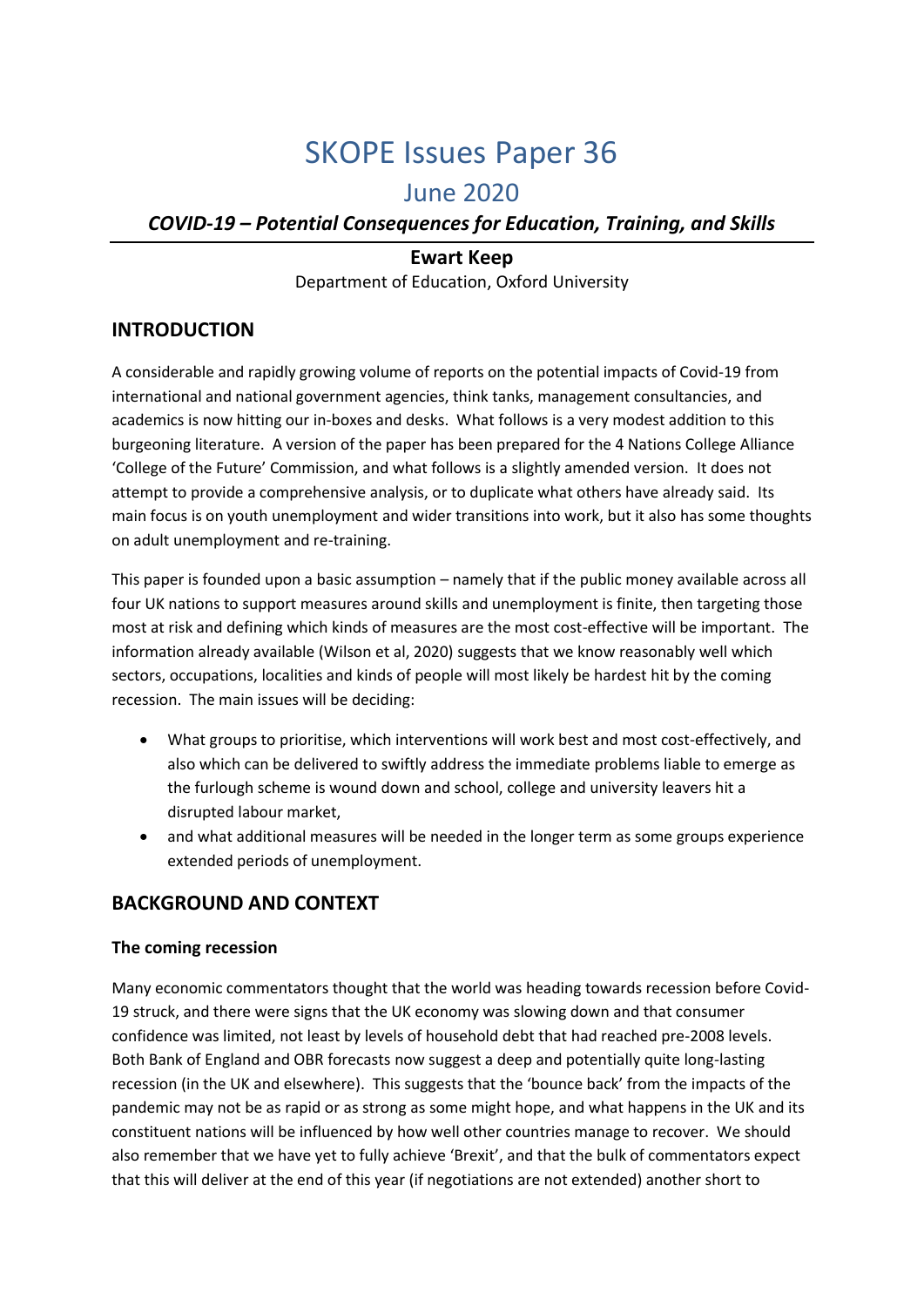medium-term negative shock to the economy and labour market. Taken together, it seems sensible to plan for a U or L-shaped recession, and if it turns out to be V or W-shaped, then so much the better. In other words, it is probably better to assume and plan for the worst in terms of duration and effect rather than for the best possible outcomes.

Moreover, as the IES report (Wilson et al, 2020) on the employment impacts of Covid-19 makes clear, the recessions of the early 1980s, 1990s and the post-2008 crisis all had long-lasting impacts on the shape of the labour market and unemployment. In each case, it took about seven years for the negative shock to entirely disappear. It seems entirely likely that Covid-19's impact will also be long-lived, particularly in some sectors and occupations such as retail, leisure and tourism, and in geographical areas reliant on these industries.

We should also remember that in the UK the evidence suggests that in many localities when the economic tide goes out, it subsequently does not wash as high as it previously did when better times eventually return. There are many communities that have yet to 'recover' from the economic shock administered by the recession of the early 1980s, and much of 'left behind' Britain comprises areas that have local economies and labour markets that are already weak and hollowed out. A lot of these places are disproportionately reliant on parts of the economy that are liable to be permanently scarred or changed by Covid-19, such as retail, leisure, hospitality, and tourism.

This suggests that beyond immediate responses, we need to be planning for a long-haul, particularly in terms of youth unemployment, which over time tends to become cumulative as significant proportions of successive years of students graduating from the education system fail to make a successful transition into stable work and become long-term employed. This effect was very marked in the recession of the early to mid-1980s.

#### **Organisational capacity to cope/respond and its implications**

Across the UK and its constituent nations, in many sectors the 'long tail' of poorly managed, low productivity, low innovation firms (Haldane, 2017) will struggle to cope and survive, and will often tend to respond via 'tried and tested' methods of cost-containment/cutting which will have negative implications for job quality, pay and skills (Keep, Mayhew and Payne, 2006). There were already large question marks about the quality of many of the jobs that were created during the 'employment boom' in recent years, in-work poverty had been rising sharply, and underemployment remained a large issue. In other words, things weren't great before Covid-19 struck (or at least not as great as the UK government liked to believe) and given the nature of the Covid-19 economic shock and responses thereunto, there is a danger of the emergence of even more of a spot market for casualised, insecure 'labour by the hour', which may save embattled firms money in the short term, but which will impact on the well-being of individuals and families (and indirectly the economy – as spending power will be further reduced). Sisson (2020) argues that in the absence of positive policy interventions we could witness a second, successive 'lost decade' of wage growth (mirroring that which followed the 2008 crash). Rather than heading towards Work 4.0 there is a significant risk that for many we will slide back into Work -3.0. These likelihoods raise major challenges for the Scottish and Welsh governments' Fair Work policy agendas, and more generally for the UK nations' governmental ambitions around productivity and innovation.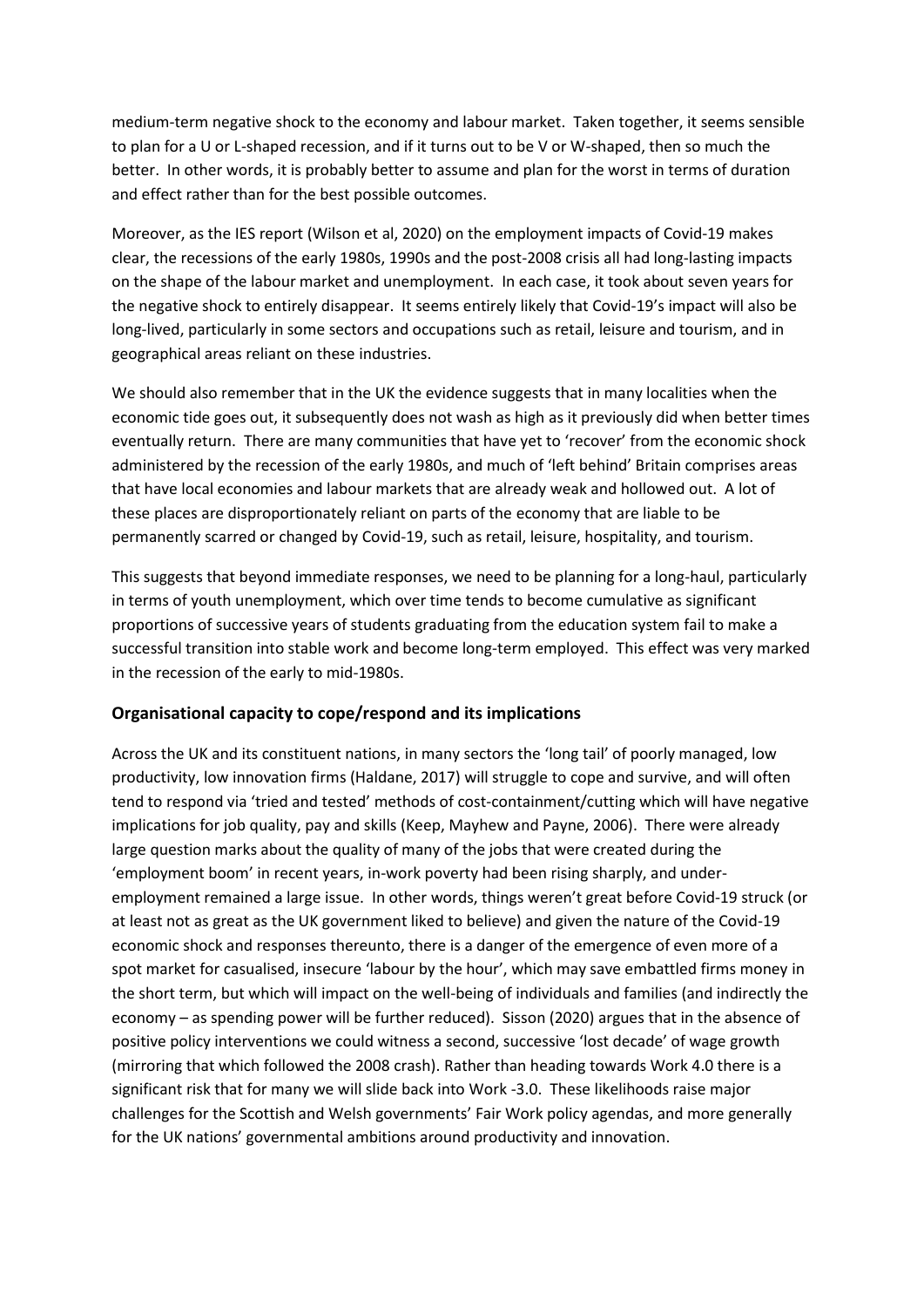Moreover, investment in plant, equipment and R&D is liable to fall even further than it has hitherto. This has implications for productivity (already a problem) and, for example, for the pace of digitalisation and the move to Work 4.0. As Frey (2019) argues, the speed and spread of the adoption of digital technologies is dependent upon many factors, and one of these is the willingness and ability of firms to invest in both the hardware, the skills that need to go with the equipment, and in broader changes in organisational structures and processes.

It is also reasonable to assume that in many organisations' (public and private) spending on education and training/learning and development will fall even further (across the UK employer training effort declined in terms of training hours per worker by about 60 per cent between 1997 and 2017, Green and Henseke, 2019), and will be even more narrowly concentrated on a small core of more senior employees. Those among the adult workforce who previously received little by way of up- or re-skilling are now likely to receive even less.

#### **Impacts on the welfare regime**

There will be huge impacts on Universal Credit (UC). Demand will soar, the claimant support infrastructure will creak, and the assumptions about reasonable 'conditionality' (e.g. low paid workers to ask for more hours or higher pay as a condition of UC) will collapse. The JobCentrePlus system will come under massive strain – it is largely designed and staffed with the core purpose of processing benefit claims, and its capacity to support and sustain transitions into work is now quite limited. It also has relatively weak links to employers, and is arguably not currently well-positioned to deliver more intensive or larger-scale active labour market policies.

## **Overview**

The foregoing suggests that the cumulative impacts of the coming recession will pose major challenges for many aspects of government policy on inclusive growth, innovation, fair work and employment. We now turn to the potential impacts and options for mitigation as they relate to youth and adult unemployment.

## **UNEMPLOYMENT AND SKILLS - SOME ANALYSIS**

## **Young people**

It is important to bear in mind that in the UK young people's transitions into the labour market and the consequences of these not working smoothly (youth unemployment and disengagement from education and training) have been with us as a policy issue for a significant period of time. In many senses policy makers and practitioners have continued to grapple with difficulties that have been apparent to a greater or lesser degree since the recession from the early 1980s and the wave of mass youth unemployment that followed. This is not a problem that we have cracked in its entirety, and so the impacts of the pandemic will exacerbate long-standing weaknesses and gaps in the way that transitions from learning to earning take place.

## **Broader and deeply-embedded problems with youth transitions**

It has been apparent for some time that underlying trends in the labour market mean that youth transitions are becoming more complex, conditional and risky across much of the OECD. "Today, the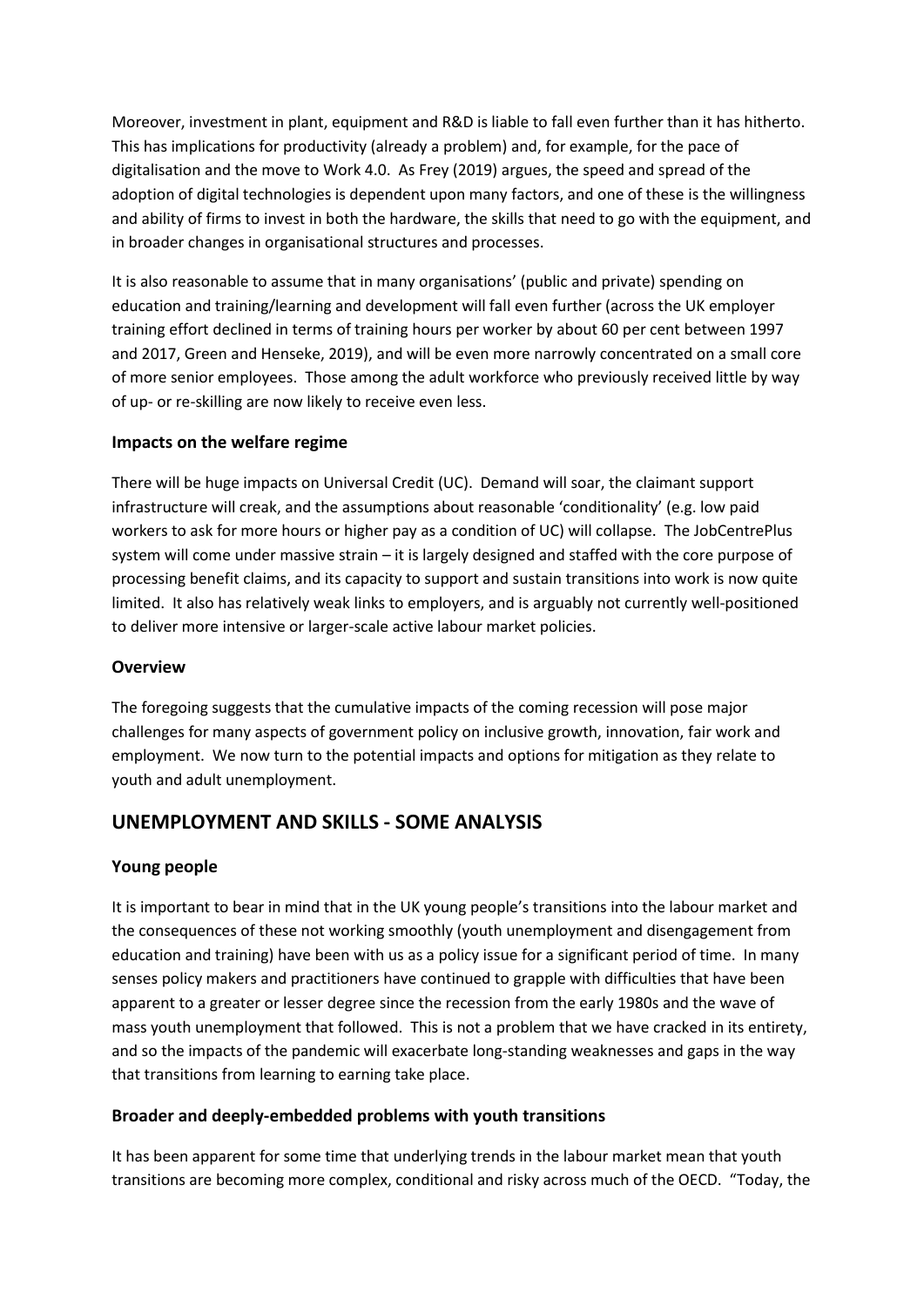journey from adolescence to adulthood is far more daunting. It takes much longer, and the roadway is filled with far more potholes, one-way streets and dead ends" (Symonds, Schwartz and Ferguson, 2011:11). The process is no longer linear and the task of finding a place in the labour market is now often prolonged and discontinuous (Quintini, Martin and Martin, 2007), characterised by what one researcher has termed 'pinball transitions' (Brozsely, 2017).

It is also apparent that while the global recession occasioned by the financial crash of 2008 worsened the situation, it did not cause it. Youth unemployment levels in the UK started rising several years before recession struck (Wolf, 2011; UKCES, 2011). It can be argued that the recession simply served to amplify the pre-existent effects of long-term structural shifts in the labour market and the employment relationship. In the UK, these trends are multiple and complex, and include, for instance, the need for more older workers to remain in employment for longer, in part due to the pensions crisis (Unwin et al, 2015). In overall terms, the youth labour market in the UK has been shrinking since the start of the 1980s. In 1976, more than three-quarters of 18-year olds were in employment. By 2009, this had fallen to 40 per cent (UKCES, 2011).

The nature of the employment relationship has also changed over time. Three pieces of research can deployed to illuminate the problems posed by new employment models and a changing employment relationship. The first is the UK Commission for Employment and Skills' (UKCES) Youth Inquiry, which was launched in 2011 in response to rising levels of youth unemployment and NEETs and which explored what employers could reasonably be asked to do to help combat this. It found that recruitment and selection processes were increasingly taking place via 'informal', word-ofmouth personal recommendation from existing employees (see Keep and James, 2010a), thereby often limiting access to opportunities for those from families and communities currently excluded from work. In addition, employers were often obsessed with candidates demonstrating 'experience' in a similar job as a proxy for their ability to perform the job opening that was being recruited to. This, coupled with a paradoxical reluctance to offer work experience to young people resulted in what the UKCES termed 'the experience trap' (UKCES, 2011).

The second set of research findings comes from a recent large Economic and Social Research Council (ESRC) funded project, entitled Precarious Pathways and led by the Institute of Employment Research (IER), which explored the labour market for young people and graduates in the Midlands across a range of large to small employers (Purcell et al, 2017). Its preliminary findings confirmed the problems noted by UKCES in terms of access to employment increasingly occurring via word-ofmouth recruitment, and also employers' desire for experience - "prior experience…was required even for selection onto unpaid, short-term student work experience placements" (Purcell et al, 2017: 9).

It also demonstrated how different forms of work trials (e.g. internships, agency work, and various aspects of the gig economy), were being deployed by organisations as a way of checking if individuals met their criteria and expectations before offering them any more permanent form of employment ('try before you buy') and that this approach to recruitment was displacing more traditional textbook models of R&S, such as reliance on interviews and CVs. The project observed that, "all employers saw different types of precarious labour as a better mechanism than interviews for identifying individuals to recruit as employees" (Purcell et al, 2017: 9). This approach rendered learning to earning transitions complex and hard for those with limited resources, and the research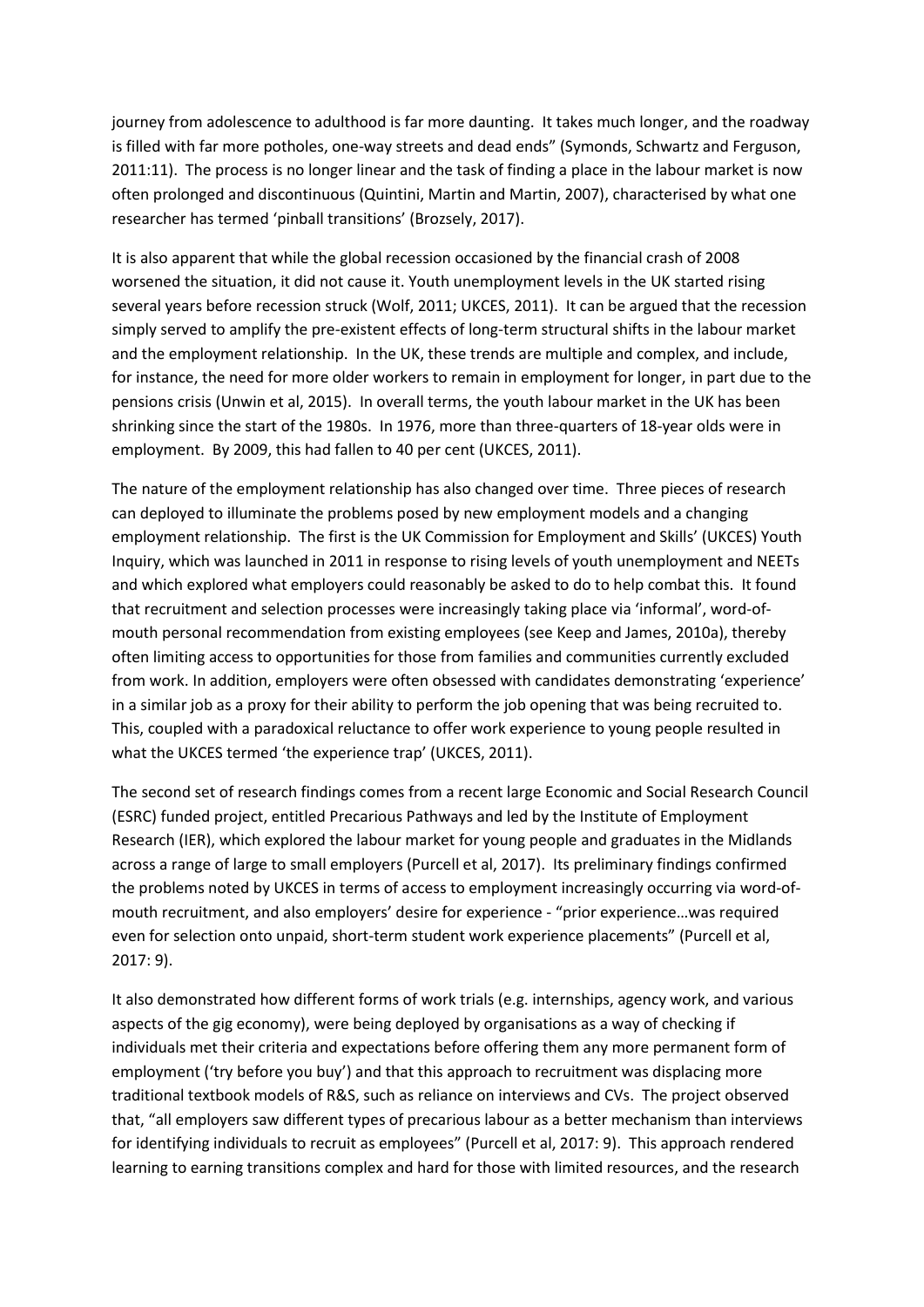illustrated how demanding and pressurising insecure work was for young people as they tried to gain a firm foothold in the labour market. The other major finding was that, paradoxically, employers on the whole, "see themselves as having relatively little power in the labour markets in which they work – even when they are one of the largest employers with over 100 applicants for some jobs" (Purcell et al, 2017: 8).

The project's main conclusion was that:

Many of the problems encountered by young job seekers derive from the sub-division of work. Even the most progressive and ethical employers we interviewed perceived themselves as constrained by market forces, often with little alternative but to concentrate their training and staff development on their core staff and control additional labour costs as tightly as possible, without consideration of the wider social impact and future costs to the community.

(Purcell et al, 2017: 35)

In a sense, the Precarious Pathways project suggests that the problems are even more deep-seated and structural than the UKCES's Youth Inquiry had argued them to be. They extend beyond R&S practices that implicitly produce a playing field sloping against young candidates, and also embrace models of the employment relationship and of work organisation and job design that are producing insecure and precarious work within which it is hard for young people to sustain themselves. This problem of what Furlong and Cartmel (2004) dubbed 'fragile labour markets', has been visible for a relatively long time (see also Keep, 2012; and Shildrick et al, 2012), but the Precarious Pathways work indicates that it is infecting a larger proportion of employers and job openings than may hitherto have been the case.

Thirdly, the findings from a J P Morgan Foundation-funded project reinforce the impression that many employers, especially smaller ones, lack the capacity to manage the R&S process and the employment relationship more broadly in ways that are likely to be conducive to effective youth transitions. The project's aim was to offer free human resource management/personnel management consultancy support to small and medium-sized enterprises (SMEs) in three areas (Glasgow, Hackney and Stoke-on-Trent), with the aim of developing employers' understanding and capacity so that they could take on young apprentices. Unfortunately, in majority of cases all the resource was consumed simply enabling the firms to become legally compliant employers so deficient was their understanding and practice of employment relations (Atkinson et al, 2017).

Finally, underlying much of the above is the argument, noted above, that the UK already has too many 'bad jobs' – work that is poorly-paid; repetitive; casualised or insecure; requiring of few skills; offering little opportunity for discretion, enterprise and creativity, and which provides few opportunities for progression and development (Lloyd, Mason and Mayhew, 2008; Lawton, 2009; Gracey and Kelly, 2010; Keep, 2012; Shildrick et al, 2012; Keep and James, 2010b; UKCES, 2011; Clarke and D'Arcy, 2018). It can be argued that in the past UK policy on youth transitions and the labour market implicitly assumed that employers were competent to manage and facilitate labour market entry for young people in ways that would generally be rational, conform with legal requirements and which would also give at least some regard to wider societal and policy goals. The evidence adduced above suggests that this assumption may not always be well-founded.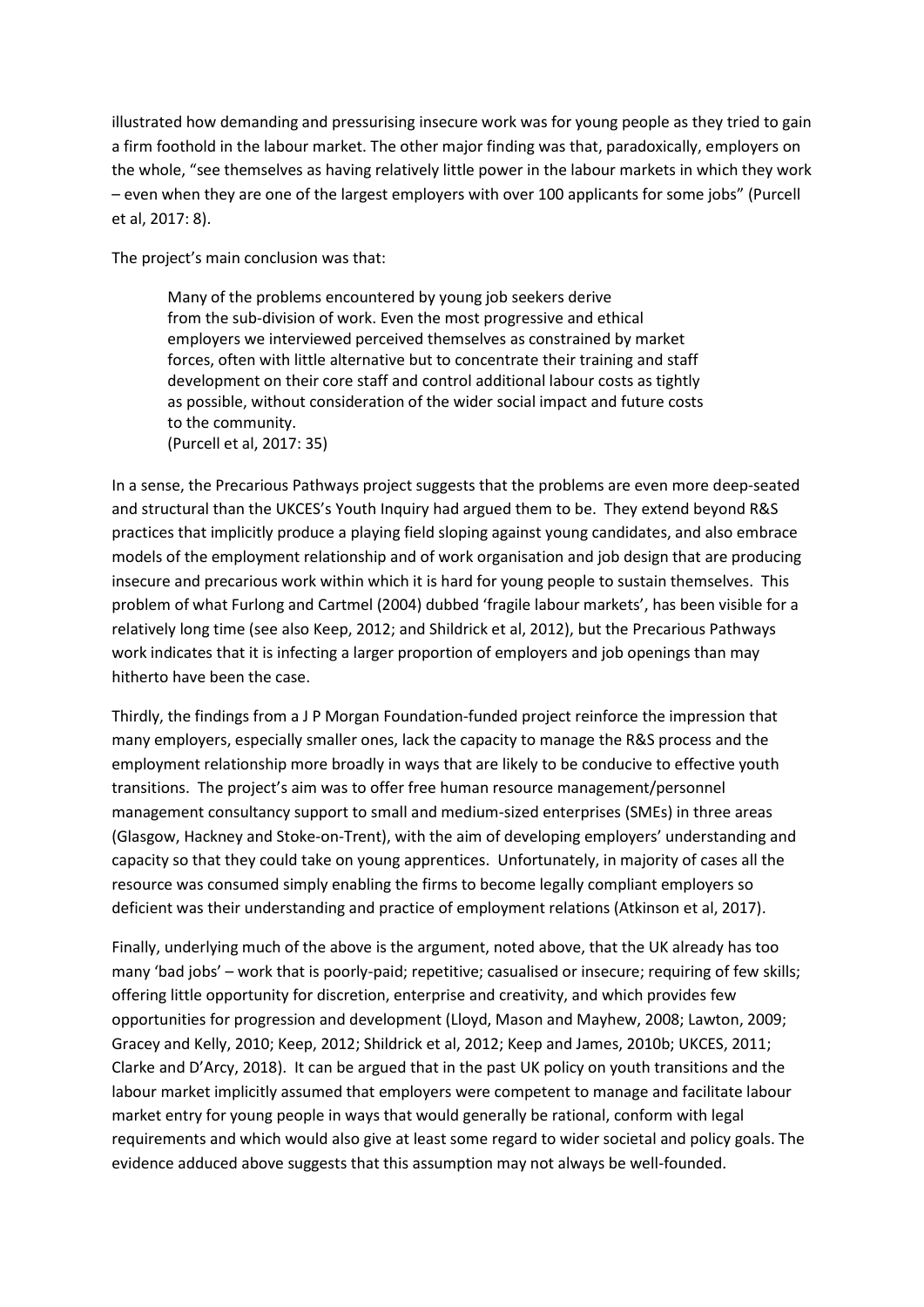#### **Adult workers**

It is already apparent that significant volumes of the adult workforce in some sectors and localities are likely to lose their jobs, and many others will see their hours, pay and terms and conditions adversely affected. As noted above, employer-provided training was already weak for many workers in the lower tiers of the labour market and occupational hierarchy, and is now liable to fall further in coverage and intensity.

In thinking about the adult unemployed, there is a danger that we write off the skills that the vast bulk of these individuals already hold. It will take a comparatively long time for new sectors and occupations to emerge, particularly ones that are able to absorb significant volumes of labour (research shows that, on the whole, high tech sectors may be important for GDP and exports, but they often employ relatively few people (Crouch, Finegold and Sako, 1999) compared to traditional service sectors [Microsoft has about 30,000 core employees, Walmart about 2 million]). Experience of occupational change over the last four decades strongly suggests that significant shifts in occupational scale occur at a relatively slow rate and that, for example, new job openings in high tech areas may increase quite fast from a very small base, but at aggregate level still make a limited contribution to the overall volume of job creation. Replacement demand exceeds completely new jobs by a ratio of about 9:1 in normal times, and even sectors and occupations, like retail, that will be hit hard by the fallout from Covid-19 will continue to represent a major proportion of employment for the foreseeable future.

We also need to be aware that when people talk about new skills, these often overlay existing skill sets and rely on an underlying set of general employability skills that we have to presume a fair proportion of those who were in work pre-Covid possessed at least to some degree. One example of 'new skills' that are not all that radically new relates to calls for more green jobs and more green skills. Building insulation is not a new skill. Wind turbine service engineers are essentially electrical engineers with some additional skills around safe working at height.

## **UNEMPLOYMENT – SKILLS POLICY RESPONSES**

## **Introduction and lessons for the past**

Whatever is attempted in relation to using skills to ameliorate the employment impacts of Covid-19, there are other aspects to active labour market policies, such as employment subsidies, that may need to be deployed alongside any skills interventions. The closer the alignment between skills and other elements of policy the more effective policy is liable to be. For example, if government decides to try to create a significant number of green jobs, then will be of critical importance that colleges and universities are geared up to deliver the requisite elements of up/re-skilling in the right locations. Moreover, experience from previous recessions and mass unemployment provides a number of useful lessons.

First, timeliness is critical. Putting in place at least some initial measures by the time furlough winds down and the school/college/university leavers hit the labour market will be important. It is unlikely that the full range of measures and interventions can be ready by then, but in each of the four UK nations it will be important for government, its agencies and other partners – schools, colleges, universities, private training providers, trade unions and employers - to plan and agree a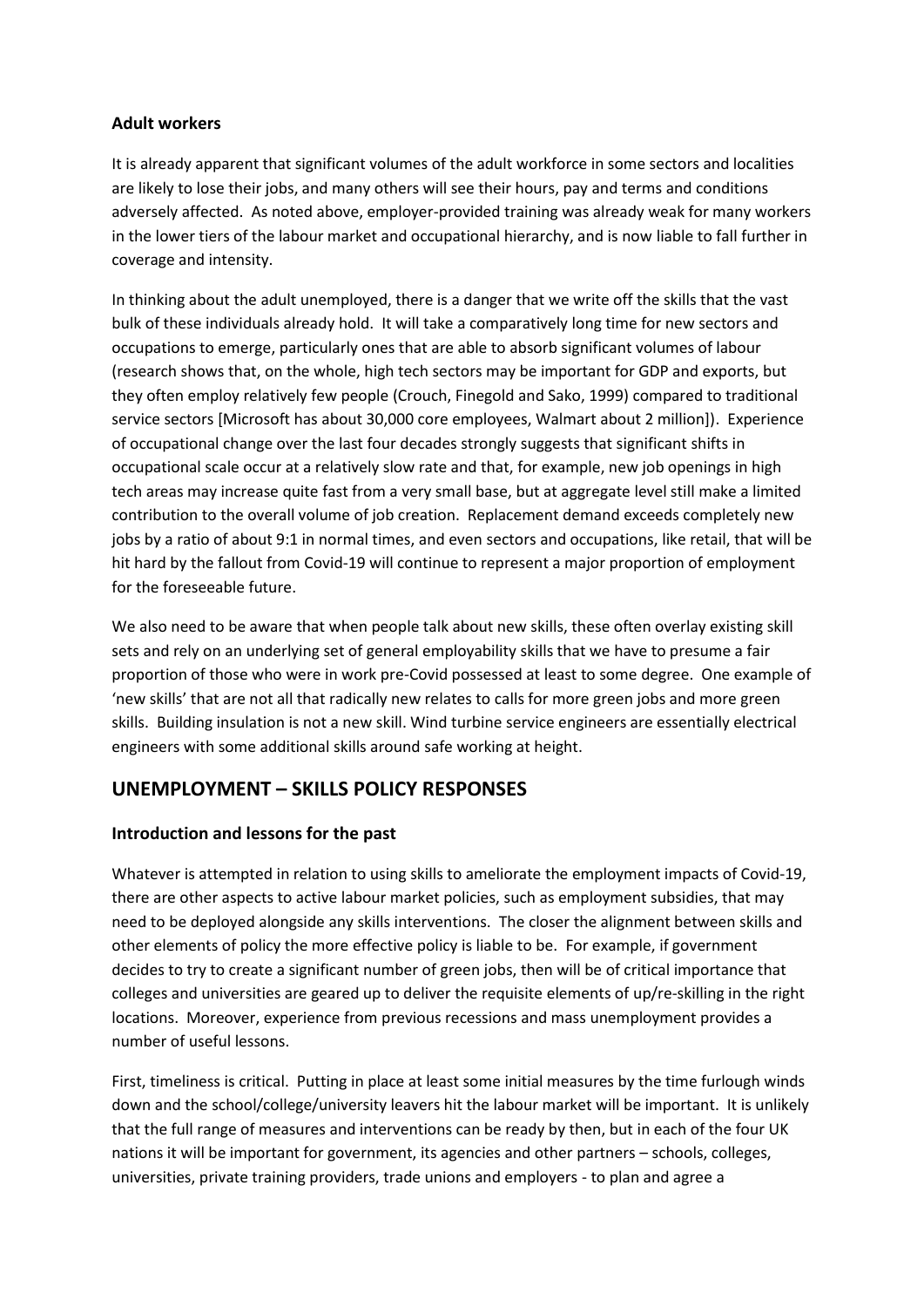coordinated response. This means making swift progress on arriving at a fairly clear idea what is going to be offered by way of skills interventions for both young and adult unemployed, and to have bolstered capacity in areas like Careers Information Advice and Guidance (CAIG) and also transition support for the most vulnerable categories (for example, ethnic minorities, those with learning difficulties, the disabled, those with health problems and the least well-qualified).

Second, there is a long-standing tendency embedded within policy discourses about youth unemployment that means that sooner or later (usually sooner) some policy makers and commentators will seek to blame the problem of unemployment on 'lack of skills', despite the fact that the underlying problem is a lack of job openings for new entrants to the labour market and adult workers losing their jobs for reasons to do with declining demand for the goods and services that their organisations deliver, and which have nothing to do with skills or the lack thereof. This is what happened in the early 1980s, when youth unemployment was blamed on a lack of skills among young people, rather than a catastrophic collapse in demand for labour (Keep, 1986). There is a danger that the some may seek to revive this way of framing problems with unemployment. It is deeply misleading and extremely unhelpful.

Thirdly, history tells us that 'warehousing' the young unemployed is potentially a costly model. In the early to mid-1980s the policy response to mass youth unemployment was first a work experience programme entitled the Youth Opportunities Programme (YOP), which some claimed in reality stood for 'youth off the pavements', and then the Youth Training Scheme (YTS), which provided a mass one-year duration 'training scheme' whose main effect was to warehouse the young unemployed for a while (Keep, 1986). The warehousing model has not gone away. For example, the director of the Higher Education Policy Institute (HEPI), Nick Hillman, proposed that home student participation in higher education could be expanded in order to allow young people to ride out the job famine while doing an undergraduate degree, arguing that, "the end result may be a more highly skilled workforce at the end of the current crisis. That would be some kind of silver lining around the dark clouds currently facing the higher education sector and, indeed, entire nations." (Hillman, 2020). In a Radio 4, World at One interview the vice-chancellor of Sunderland University went further, arguing for educational vouchers to enable young people to undertake, for example, postgraduate masters programmes. This latter model represents a very expensive way for an individual to ride out the recession for one year (with fees and living costs we are talking a minimum of between £15,000 and £20,000, depending on the course and institution), and the fact is that the employment impacts of Covid on the graduate labour market will almost certainly last far longer than one year.

Plainly it makes excellent sense to try to fill existing college and university places, but beyond that using additional, lengthy and sometimes very expensive higher education courses to allow young people to try to 'ride out' a depressed labour market represents a very resource-intensive approach, and would be dependent upon the commitment of significant additional financial support from government. For every 'voucher' to pay for one masters-level student, 15 to 20 of the adult unemployed could be offered a £1,000 bite-sized course in digital skills. As ever, the trade-offs between different kinds of intervention aimed at different types of individuals within the unemployed 'cohort' will be vital, and will need to be led by clear priorities in terms of who most needs public support, and by some kind of basic cost/benefit analysis.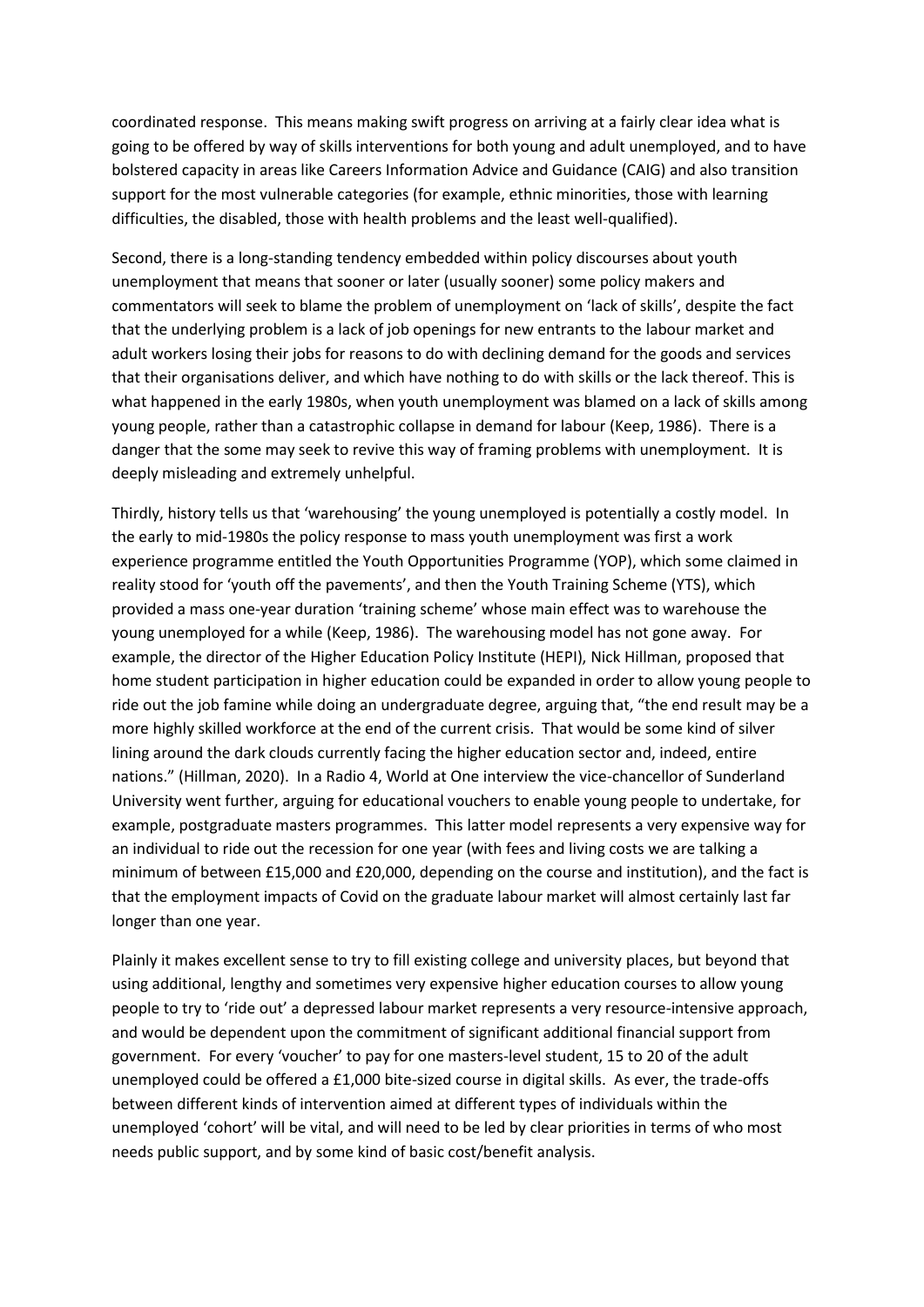Besides the potential waste of money and false hopes created, it is also the case that the education system runs the danger of setting itself up to fail if it promises too much by way of its ability to ameliorate the employment impacts of Covid-19. If underlying demand is not stimulated, all education can really do is move individuals up and down a job queue for what limited openings are available – if at any given moment there are 80,000 job openings and 200,000 potential applicants, then education can move some individuals closer to the front of the queue while 'bumping' others down the queue (so those with masters degrees might bump back those with degrees, and those with degrees take jobs that in other times school leavers with far lower qualifications would have filled), but in and of itself it does little to create new job openings. In severely congested labour markets one outcome is that there is usually considerable positional competition for what job openings are available (Brown, Lauder and Ashton, 2011). We need to bear in mind that most of the unemployment created by Covid-19 will not primarily be caused by a lack of skills on the part of those who either cannot get a first job or who have been made redundant from existing jobs.

#### **Crystallising the shape, scale and nature of the UK Shared Prosperity Fund**

Besides lessons from the recent past, we also need to bear in mind an increasingly pressing current issue – the fact that much of the existing infrastructure and provision currently aimed at supporting the young unemployed across the UK has been funded by the European Social Fund (ESF) and this money will soon cease to flow after Brexit. It will be extremely important for the UK Government to now swiftly decide on the scale of and management systems for the new Shared Prosperity Fund (SPF) that will replace the ESF, as uncertainty about this is becoming a major problem across the UK.

#### **Some good news**

Amidst all the gloom, there is some good news. In contrast to previous recessions, thanks to the ability to collect and analyse huge volumes of web-based job advertisements and further particulars, we now have the ability to acquire real time data on job openings and skill trends. This will make it much easier to identify emerging job opportunities and skill needs at a level of granularity that was impossible from the traditional employer surveys. It will be vital that this data is shared in an accessible format with government agencies, employer bodies, E&T providers, and (via CIAG) to job seekers.

#### **Youth unemployment responses**

It will be essential that young people at risk of unemployment are identified and tracked. Relying on the benefits system to do this is unrealistic as it not designed or staffed to deliver such a service. There is reasonable capacity to do this in relation to the current NEET (not in employment, education or training) population, especially younger NEETs in Scotland, Wales and Northern Ireland, but the infrastructure to achieve this in England is patchy at best, and youth unemployment and NEETs have not been a particularly high policy priority at national level in England in recent times. This will have to change.

The most vulnerable young people will need more intensive support to undertake and then sustain successful transitions into work. The efforts that have been focused on those at risk of falling into the NEET category will need to be expanded, as the number of those joining this group is going to expand quite dramatically over the next few months.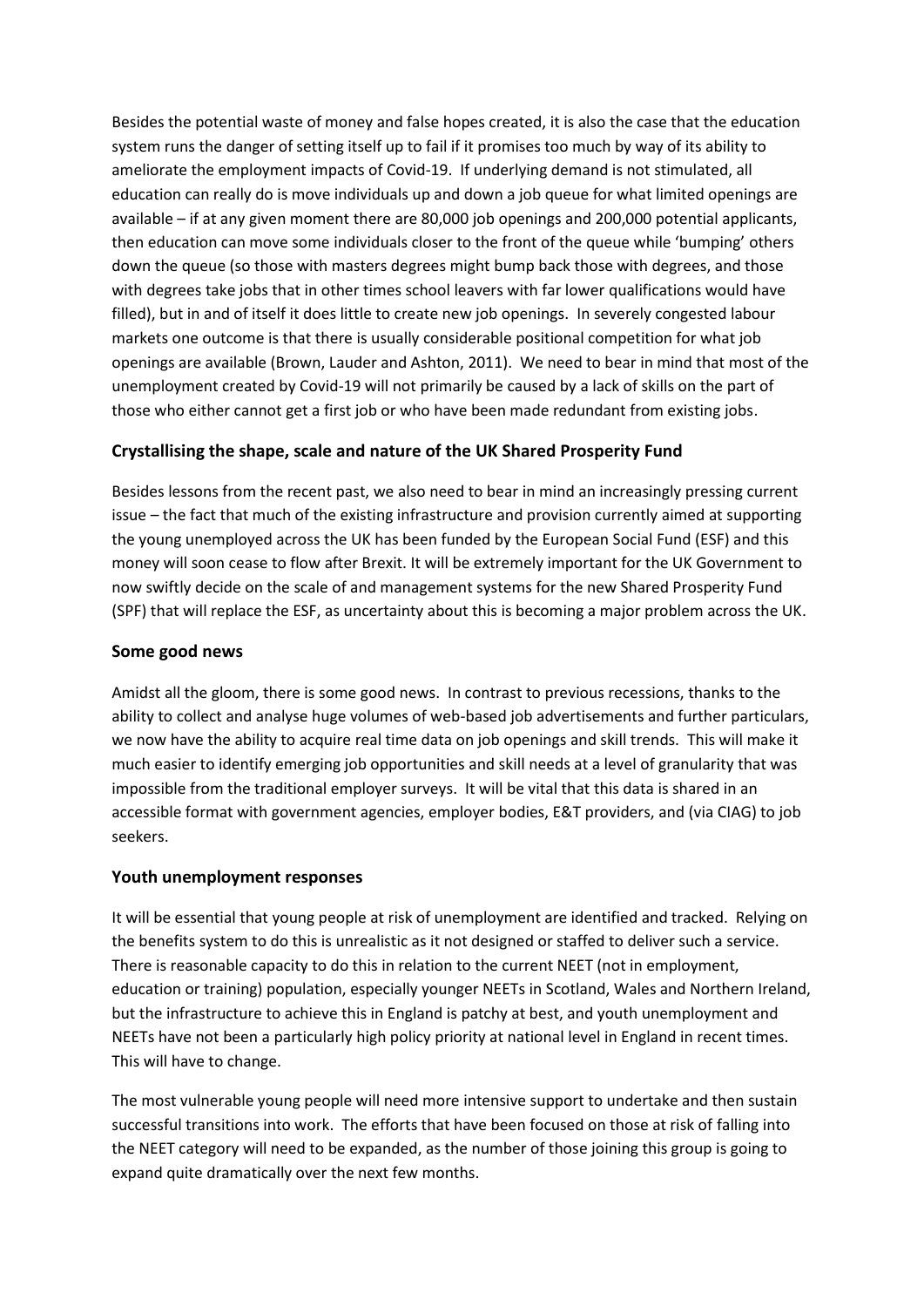Given the stress placed on employers on experience (discussed above) and lessons from previous periods of high youth unemployment, it is likely that various forms of work experience will need to be incorporated into whatever 'offer' is made to the young unemployed. It may not be needed for all, but it will be relevant to many, particularly those who are most disadvantaged. However, we need to acknowledge that employer capacity to offer this is finite and will be under massive pressure (until social distancing is relaxed, it may be more or less impossible on any large scale). At present, employers are being asked to provide work placements/work-based learning for:

- Foundation apprenticeships (in Scotland)
- A range of apprenticeships, which varies across the four nations
- Degree apprenticeships
- A wide range of school and college students (including for the new T levels)
- A wide range of undergraduate and masters-level HE students

If it is now going to be necessary to try to establish a significant volume of provision for the young unemployed (aimed at young people with a range of qualification levels) then there is need for an honest dialogue between governments and employers about what the priorities are and what can realistically be delivered. It is already apparent in England that the volume of apprenticeship places for young people is falling and will remain a source of difficulty for some time to come.

Given constrained financial and other resources, it will be extremely important to test any proposed intervention/policy/scheme in a cost-benefit analysis (however approximate) relative to other proposals, and also to constantly bear in mind the need to target what can be delivered towards those individuals, groups and localities that will be most in need.

#### **Adult unemployment responses**

Given earlier points about the existing skills held by many of the adult unemployed, and the relatively slow speed of change in occupational openings at aggregate level, it is likely that for many adults enhanced job search support, good information on emerging job opportunities, and some relatively brief top-up re-skilling or skills updating will be the most feasible approach. This means bite-sized chunks of learning and modular, credit-bearing courses rather than full or part-time masters (although there will be science/digitally-based industries and occupations that will demand some of this longer kind of course). Scotland has a head start in this area, as it already possesses a credit-based qualifications structure, which makes it easier to find ways to certify these smaller, modular courses and also design ways in which they can be combined to add up to a larger qualification acquired over time. Involving employers in the design of such offerings would be very beneficial.

Incentives to flex provision into short courses and 'night school' offerings, plus building up staff capacity to deliver this kind of offer, will be essential. At present it is an open question how many staff in either colleges or HE are available to deliver basic and more advanced digital skills. Some retooling of the college workforce will be required and this needs to start sooner rather than later.

Given the potential scale of the downturn, the immediate and short-term impact of this activity on the unemployment statistics will probably be limited. We need to be realistic about what re- and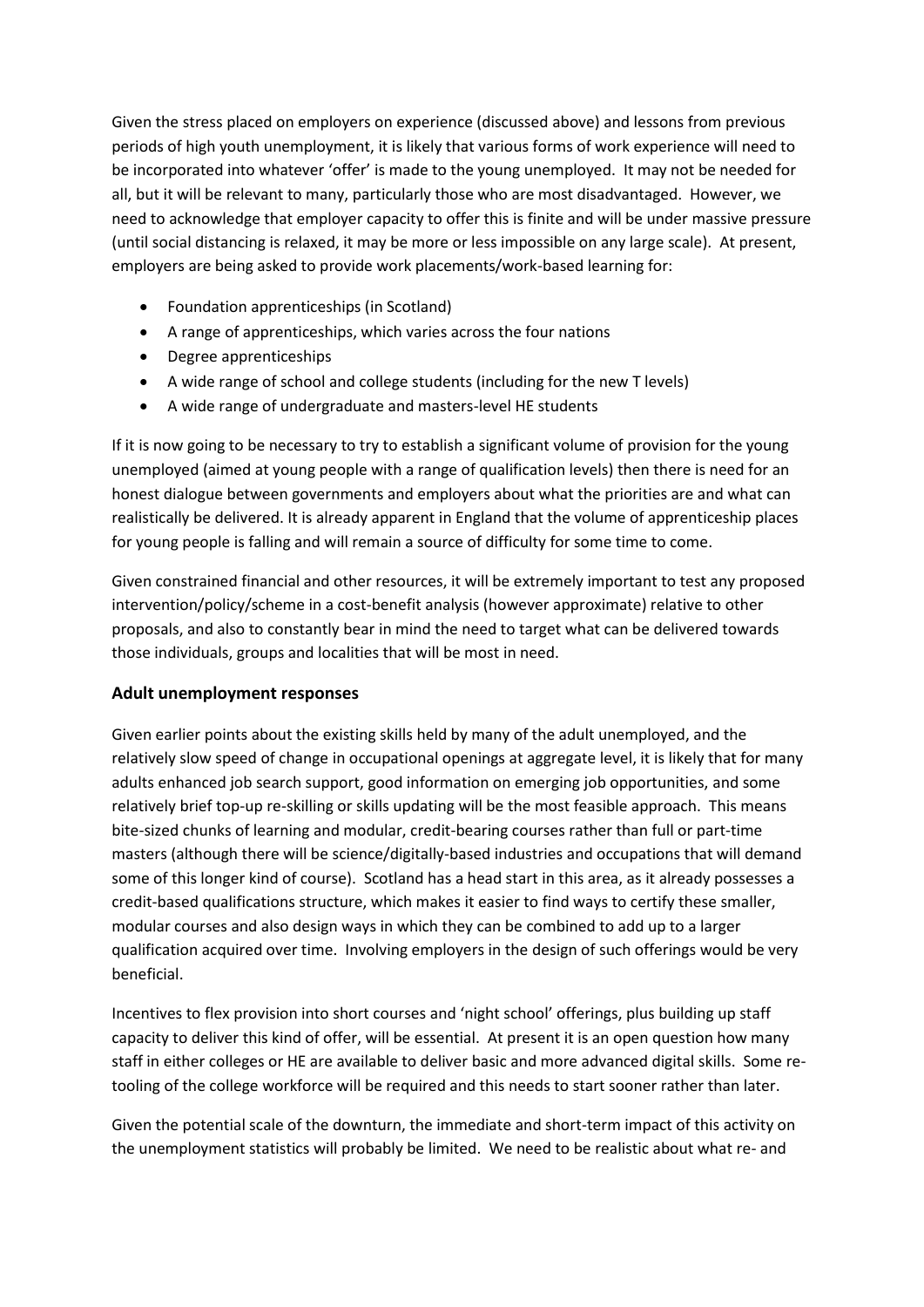upskilling can and will deliver for adults, particularly in localities where the economic impact has been severe.

#### **Over-arching skills responses**

An important initial over-arching response concerns the need to build up the in-house training capacity of employers (individually and sometimes groups of employers). In the short term, the delivery of more and better work experience provision means confronting the limited capacity that many employers, particularly SMEs, have to design and provide well-structured and meaningful work experience placements. In the longer term there will be a need to try and improve both the volume and quality of learning in and through work, via on-the-job training and development. This means that policies around Group Training provision, shared trainers and training-for-trainers courses will all need to be on the table. Colleges have an important role to play in supporting this, as potentially does the Education and Training Foundation (ETF) in England.

Second, once the immediate task of putting in place some quick response measures has been completed and as employment and skill trends around the creation of new job openings (replacement demand as well as new kinds of jobs) become discernible, and once the provider base (colleges, private providers and universities) has stabilised its finances and staffing, it will be important for national governments to undertake systematic reviews of the scale, pattern and modes of delivery for both existing initial and adult provision at all levels, and the statutory obligations, funding systems and incentive structures that underpin provision. Given the costs and consequences of change, this will need to be undertaken in a careful and rigorous fashion.

Third, it is apparent that in the medium to longer-term the economic and employment shock delivered by Covid-19 will make a closer integration of economic development, business support and improvement, innovation, fair work and skills policies even more important than hitherto. Experience from previous UK recessions suggests that after an initial wave of outright business failures, many other firms will limp along, often adopting a 'low road' survival strategy that will cause significant challenges for government ambitions around innovation, productivity and job quality. Helping them to think differently and do better will be essential if policy goals are to be realised.

This means that the availability and quality of business support and improvement services will really matter, and suggests that the agenda around colleges' role in business improvement and innovation support set out in the Scottish government-commissioned Cumberford-Little (2020) report will be of considerable importance (in Scotland, and beyond). Both colleges and universities have a potentially key role to play in helping drive up business performance. It may also be worth thinking, in the medium term, about trying to work with sectors (particularly those hardest hit by the recession and economic change) to create sector development and productivity plans, under which could sit skills investment plans (hopefully with considerable co-investment built into them).

## **Questions for colleges and their stakeholders/partners**

Given the foregoing, there are a range of questions relating to responses to unemployment that need to be considered by universities, colleges, independent training providers and those they work with. The national policy contexts across the four UK nations will vary, as will the shape, scale and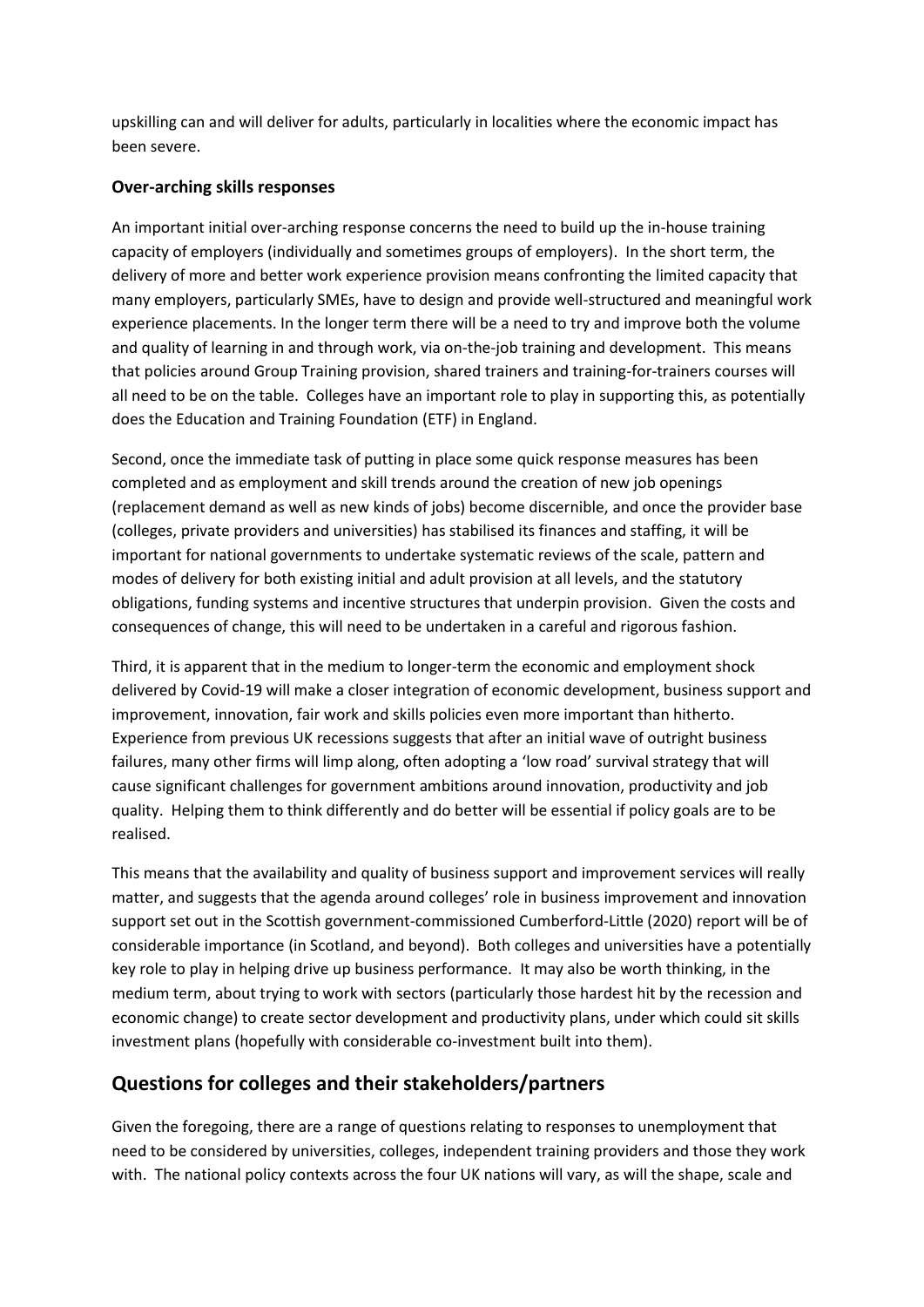funding of the national interventions aimed at the young and adult unemployed, and it is imperative that governments establish the broad lines of what they propose sooner rather than later, and certainly before the current academic year ends and students emerge into a very hostile labour market environment. Once these lines of policy development have been set, hopefully in cooperation with colleges, there will, be a range of fairly immediate questions to answer:

- 1. In any college/university/other provider's locality and local labour market which groups of young people and adults are most likely to be at risk of becoming unemployed?
- 2. Which areas of current provision are likely to face the biggest challenges in placing their students in jobs (and work experience opportunities)?
- 3. Where are new job opportunities likely to emerge, and what can be done to help refocus provision towards these?
- 4. What will be possible in terms of funding and delivery capacity in mounting work experience and/or re- and upskilling offers to adults and young people? How best can such offers be designed and delivered, and who will need to be partners in this effort?
- 5. What kinds of support will be needed to identify and support those young people at risk of unemployment and disengagement from education and training, and what role will colleges, universities and independent providers and adult learning services need to play in these support processes and structures?
- 6. What will be new needs around CIAG? How and by whom will these be met?
- 7. In the longer term, what responses to the recession will be required in terms of colleges and universities' roles in business improvement and innovation?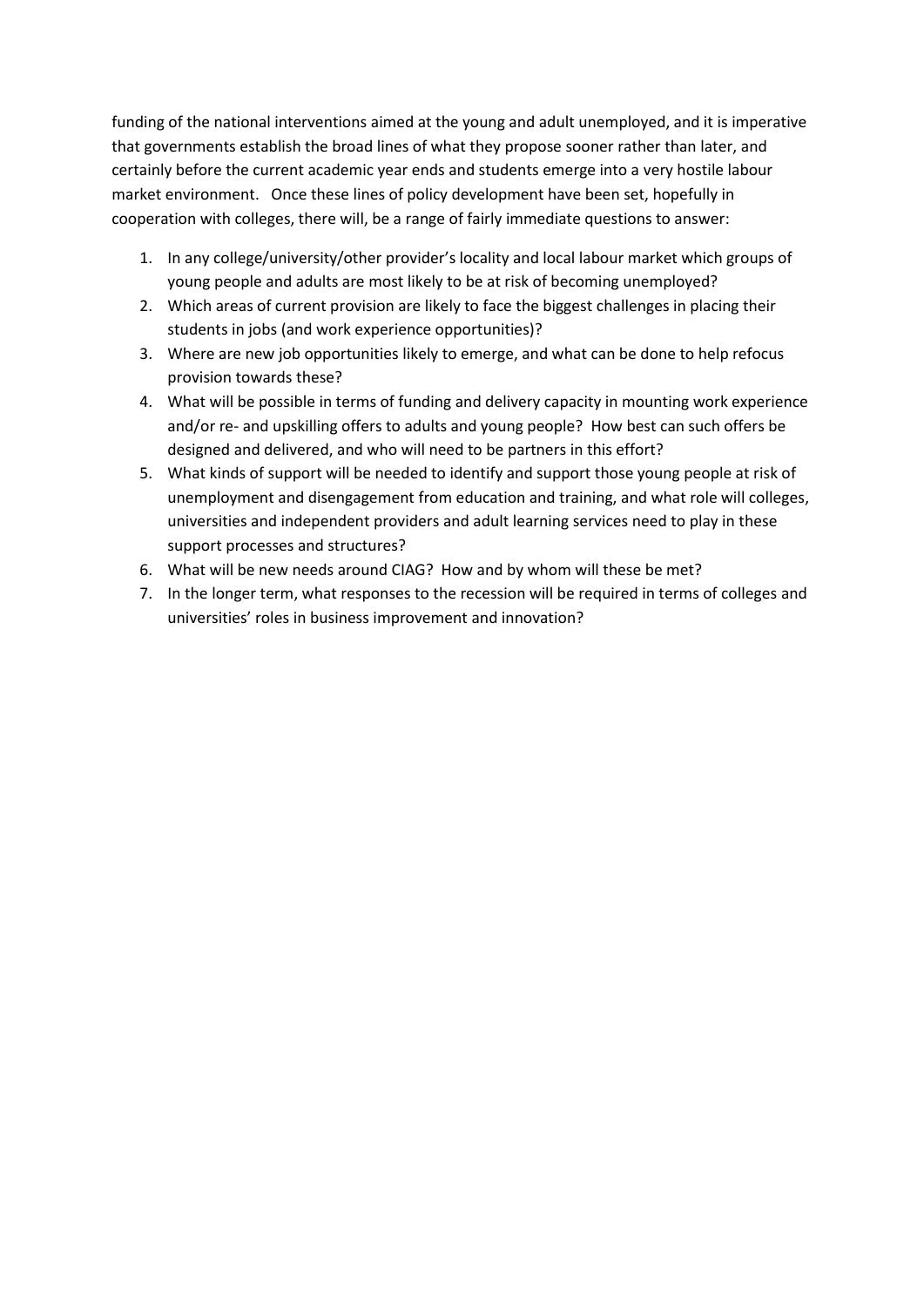#### **REFERENCES:**

Atkinson, C., Lupton, B., Kynigho, A., Antcliff, V., and Carter, J. 2017. *People Skills – Building ambition and HR capability in small UK firms*, London: CIPD.

Benn, C., and Fairley, J. (eds.) 1986. *Challenging the MSC on Jobs, Education and Training – Enquiry into a National Disaster*, London: Pluto Press.

Brown, P., Lauder, H., and Ashton, D. 2011. *The Global Auction*, New York: Oxford University Press.

Brozsely, B. 2017. 'Pinball Transitions: "middling" young people in an hourglass economy', unpublished PhD thesis, Leeds Beckett University.

Clarke, S., and D'Arcy, C. 2018. *The Kids Aren't Alright*, London: Resolution Foundation, Intergenerational Commission.

Crouch, C., Finegold, D., and Sako, M. 1999. *Are Skills the Answer?,* Oxford: Oxford University Press.

Cumberford, A., and Little, P. 2020. *The Cumberford-Little Report – One Tertiary System: Agile, Collaborative, Inclusive*, Edinburgh: Scottish Government.

Finn, D. 1986. YTS: The Jewel in the MSC's Crown?', in C. Benn and J. Fairly (eds.), *Challenging the MSC on Jobs, Education and Training – Enquiry into a National Disaster*, London: Pluto Press, 52-75.

Frey, C.B. 2019. *The Technology Trap: Capital, Labor and Power in the Age of Automation*, Princeton N.J.: Princeton University Press.

Furlong, A., and Cartmel, F. 2004. *Vulnerable young men in fragile labour markets,* York: Joseph Rowntree Foundation.

Gracey, S., and Kelly, S. 2010. *Changing the NEET Mindset: Achieving More Effective Transitions Between Education and Work*, London: Learning and Skills Network Centre for Innovation in Learning.

Green, F., and Henseke, G. 2019. 'Training trends in Britain', *Unionlearn Research Paper* 22, London: Unionlearn.

Haldane, A. 2017. 'Productivity Puzzles', Bank of England Speech, delivered at the London School of Economics, 20 March.

Hillman, N. 2020. 'Covid-19 could be a curse for graduates but a boon for universities', *Times Higher*, April 2.

Keep, E. 1986. Designing the Stable Door: A Study of How the Youth Training Scheme was Planned, *Warwick Papers in Industrial Relations*, No 8, Coventry: University of Warwick, Industrial Relations Research Unit.

Keep, E. 2006. 'State Control of the English VET System – Playing with the Biggest Trainset in the World', *Journal of Vocational Education and Training,* Vol. 58, No. 1, 47-64.